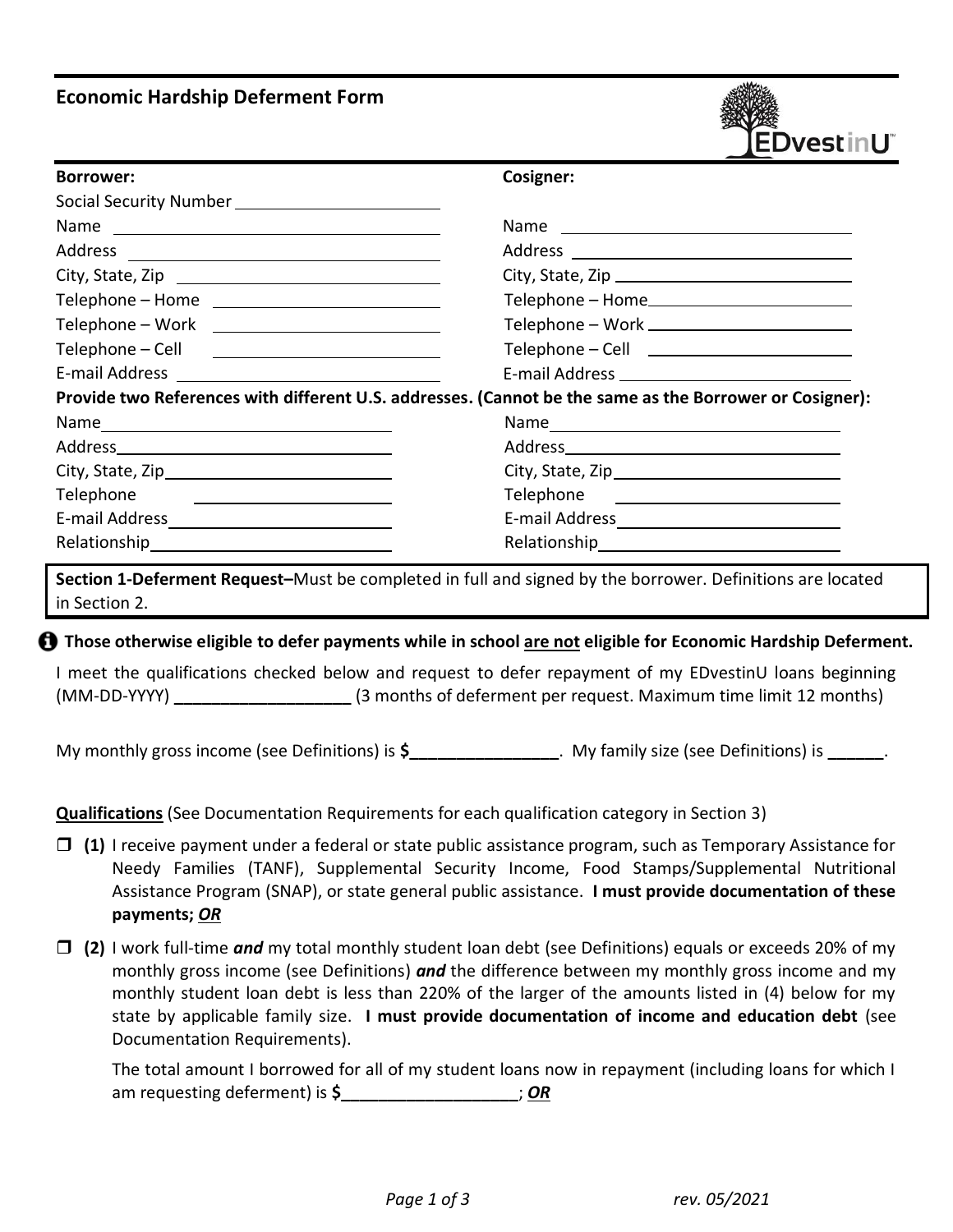loan debt (see Definitions) from my monthly gross income, the amount remaining does not exceed the larger of the amounts in (4) below for my state. **I must provide documentation of income and education debt** (see Documentation Requirements in Section 3). **(3)** I do not work full-time, *and* my monthly gross income (see Definitions) does not exceed twice the amount listed in (4) below for my state *and* after deducting my total monthly payments for student

The total amount I borrowed for all of my student loans now in repayment (including the loans for which I am requesting deferment) is **\$\_\_\_\_\_\_\_\_\_\_\_\_\_\_\_\_\_\_\_**; *OR*

- **(4)** I work full-time (see Definitions) and *I must provide documentation* (see Documentation Requirements) that **my** annual gross income (see Definitions) does not exceed:
	- (a) Federal Minimum Wage Rate (\$1256.67 monthly/\$7.25 an hour); *OR*
	- (b) 150 Percent of the Poverty Line applicable to my family size (see Section 4 Poverty Guidelines)

## **Borrower Certifications**

**I understand that: (1)** My deferment begins on the date the deferment condition began; **(2)** GSM&R will not grant this deferment request unless all applicable sections of this form are completed and required documentation is provided; **(3)** Any interest rate reduction benefit or incentive will be suspended during this deferment period; **(4) Principal payments will be deferred, but I am responsible for paying the interest that accrues**; and **(5)** If I do not choose to make interest payments, GSM&R may capitalize (see Definitions) all unpaid interest to the extent permitted by law. This will increase the principal balance of my loans. My loan term will also increase by the number of deferment months used.

**I certify that: (1)** The information provided above is true and correct; **(2)** I will provide documentation, as required, to GSM&R to support my deferment status; **(3)** I will notify GSM&R immediately when the condition(s) that qualified me for the deferment ends; and **(4)** I have read, understand, and meet the terms and conditions of the deferment for which I have applied.

# **Borrower Signature**

**Section 2 – Definitions** 

- **Annual gross income** is the gross amount of income you receive annually from employment (either fulltime or part-time) and from other sources before taxes and other deductions.
- **Capitalization** is a process whereby unpaid interest is added to the principal balance of a loan. If your interest is capitalized, it will increase the total amount of interest that you will owe on your loan.
- **Deferment** is a period during which you are postponing repayment of the principal balance of your loan. You are responsible for interest that accrues during this period.
- **Family size** is determined by counting (1) yourself, (2) your spouse if he or she lives with you, (3) your children, regardless of where they live, if they receive more than half their support from you, and (4) other persons if they live with you and receive more than half their support from you currently and for the foreseeable future. Support includes, but is not limited to, money, gifts, loans, housing, food, clothes, car, medical and dental care, and payment of college costs.
- **Full-Time** employment is defined as working at least 30 hours per week in a position expected to last at least three consecutive months.
- **Monthly gross income** is the gross amount of income you receive monthly from employment (either fulltime or part-time) and from other sources before taxes and other deductions.